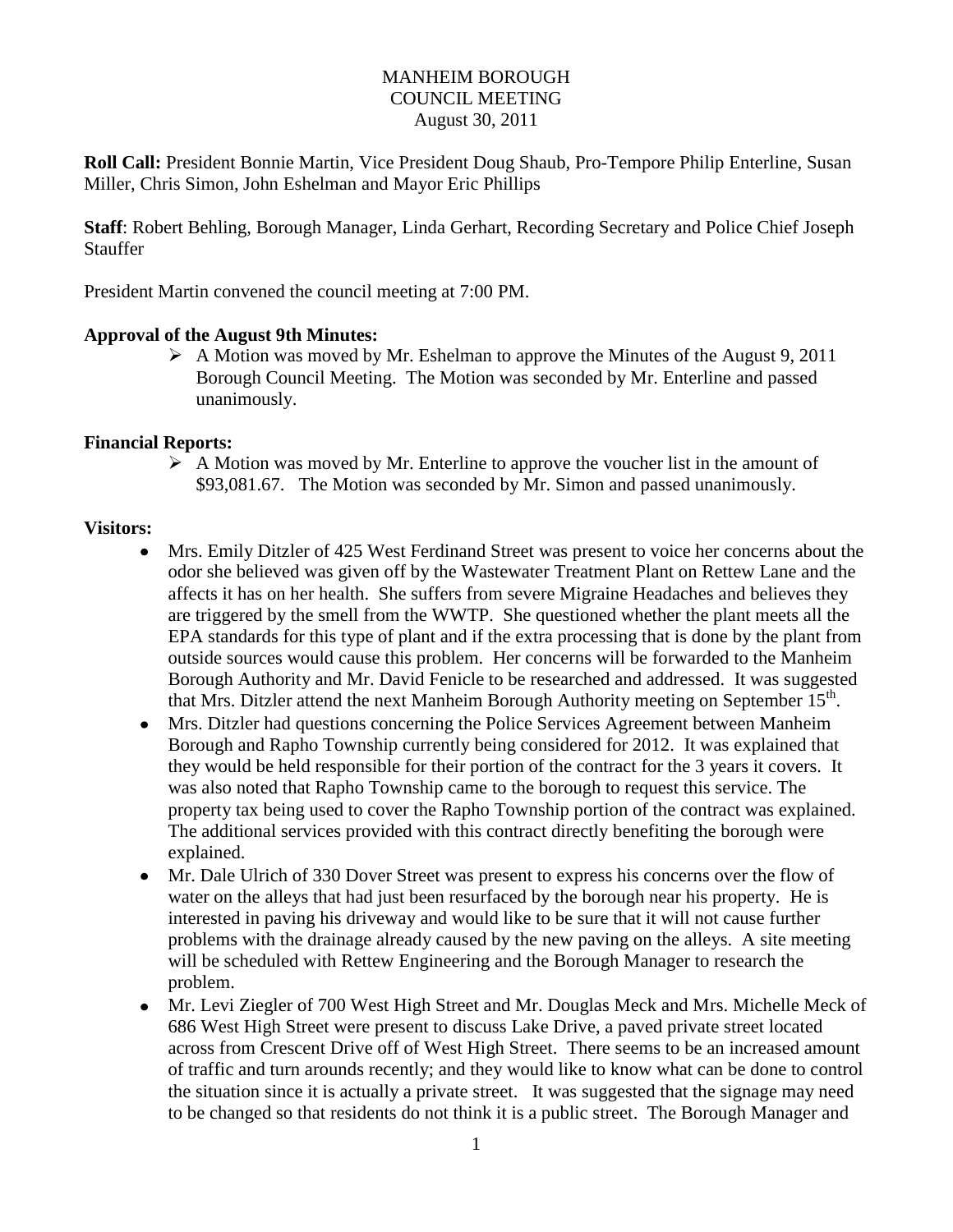Codes Enforcement Officer will research the status of the street and signage. No trespassing signs were also suggested.

# **Mayor and Police Chief Report:** (see attached News Release and Report)

- Police Chief evaluation forms were distributed to council members for their completion.
- Mayor Phillips distributed his report and reviewed it with council. He updated them on the Stiegel Glassworks and Taste of Manheim. Police Chief Joseph Stauffer, Emergency Management Coordinator Brad Roth and Mayor Phillips were in constant contact during hurricane Irene, to monitor any emergency situations.
- Chief Stauffer distributed his report and reviewed it with council. A meeting was held with all the crossing guards before the start of school. There will be some changes to the intersections assigned crossing guards because of the street construction. New procedure of documenting all incidents has been implemented by the police officers. The F.T.O. field training program is ready to go. The civil service testing for officer candidates went well and hopefully all the interviews will be complete by September  $8<sup>th</sup>$ . The bike and foot patrol went well at the Taste of Manheim with no incidents reported. Officer Geib will be retiring with his last shift ending Friday morning, September  $1<sup>st</sup>$ .

# **Borough Managers Report:**

- Mr. Behling distributed his Borough Manager Report and reviewed it with council.
- An update of the ordinance for a nonresident earned income tax was presented for consideration as well as the possibility of advertising with Lancaster County Borough Association as a group to reduce advertisement cost. It was requested that further research be done into the amount of paperwork that would be necessary for small business owners if the nonresident tax is approved. It was noted that even if we advertise the ordinance it does not actually have to be adopted. Mr. Behling will provide council with more information on the nonresident tax.
	- $\triangleright$  A Motion was moved by Mr. Eshelman to approve advertisement of the Nonresident Earned Income Tax Ordinance. The Motion was seconded by Mr. Simon and passed unanimously
- The effects of Hurricane Irene on the borough were discussed and handled well by the Street Department and Fire Company.
- The Manheim Borough Authority has made a request to the Borough to create a new service agreement as they will become independent as of January 1, 2012. They will be hiring their own employees, but would like to have key office staff stay in the borough building. Mr. Behling will be preparing a proposal as per their request covering items that the borough will be providing.
- The linear park plan will be presented to the Planning Commission at their September meeting.
- The pool is completing its first season and things seem to go well. A budget for next year will be compiled for review by the finance committee.
- A parking fundraiser for this year during the fair and Manheim Central School District home sport games is being proposed to help raise funds for the pool next year. There was no objection.
- The same discount price for pool passes will be honored for those sold until the end of 2011.
- The Lease Agreement for use of the pool complex during farm show week will be revised.
- The Police Service Agreement was reviewed briefly and questioned were answered